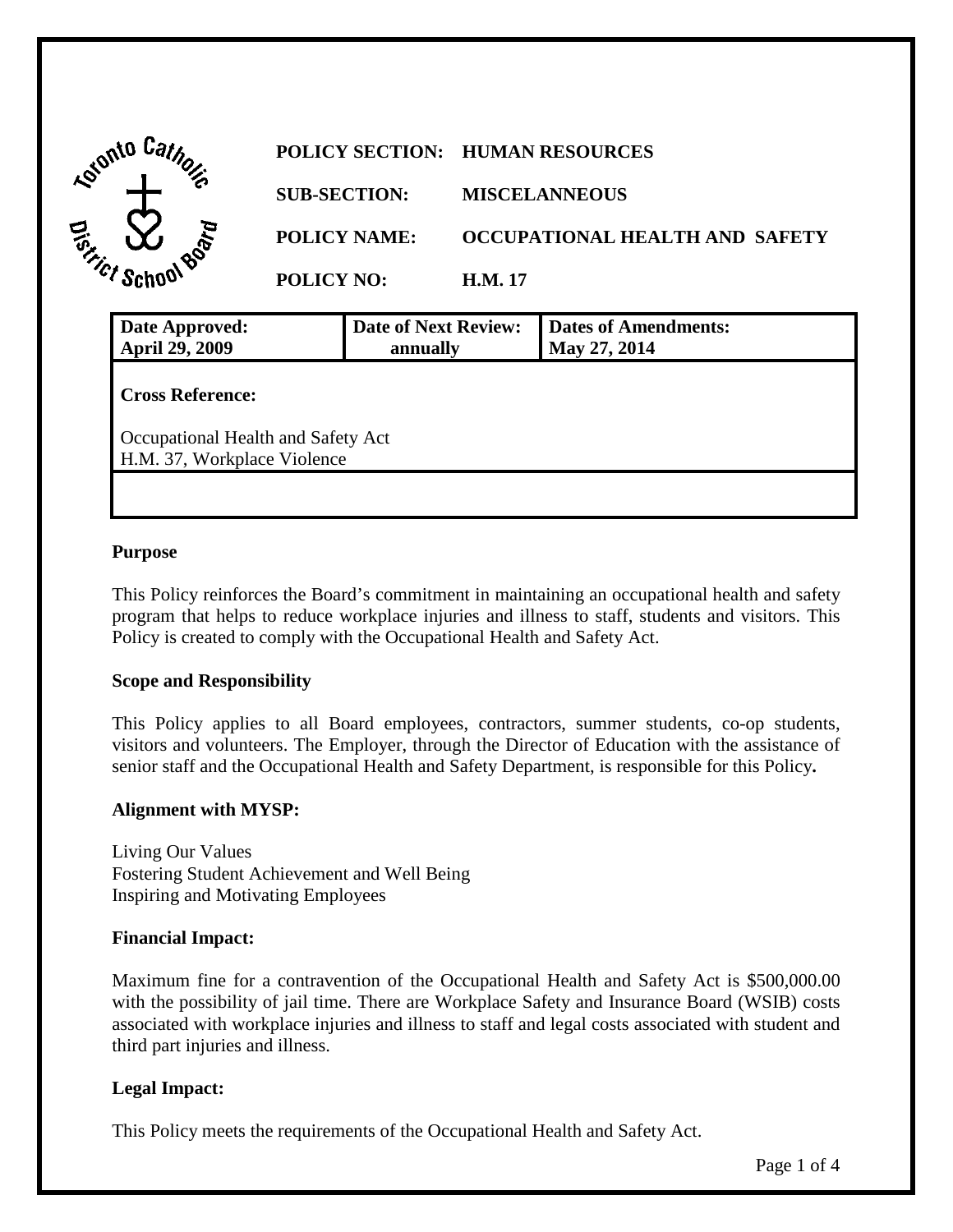

# **Policy**

- importance and shares concerns related to the personal suffering, property damage and financial loss associated with workplace injuries and occupational diseases. 1. The Toronto Catholic District School Board's mission is to provide a safe and welcoming learning environment that is an example of Christian community. As such, the TCDSB considers the health and safety of all employees, students, and visitors to be of paramount
- 2. The TCDSB is committed to continuous improvement towards zero workplace injuries and occupational illness through effective administration, supervision, education and training. The TCDSB shall continually demonstrate by attitude and example that health and safety is an integral part of every academic, operational and core business function.
- accountability for safety as an essential part of his or her job. 3. The Internal Responsibility System (IRS) is the cornerstone of the Occupational Health and Safety (OHS) Act. The Board and its employees share responsibility for workplace health and safety. Every board employee regardless of job title has direct responsibility and
- 4. Employees, contractors, constructors, summer students, co-op students, visitors and volunteers shall comply with the OHS Act and all applicable legislation, regulations, TCDSB safety procedures and generally accepted safety standards.
- 5. The TCDSB's vision is that all employees will become safety leaders by promoting the IRS, by demonstrating through attitude and behaviour that safety is part of the job and by working in partnership with their immediate supervisor in recognizing, evaluating and controlling workplace hazards and risks.

## **Regulations:**

1. The Director of Education shall maintain an occupational health and safety program that complies with all applicable health and safety legal requirements and meets Canadian Standards Association (CSA) Standard, CAN/CSA Z1000-06: Occupational Health and Safety Management System.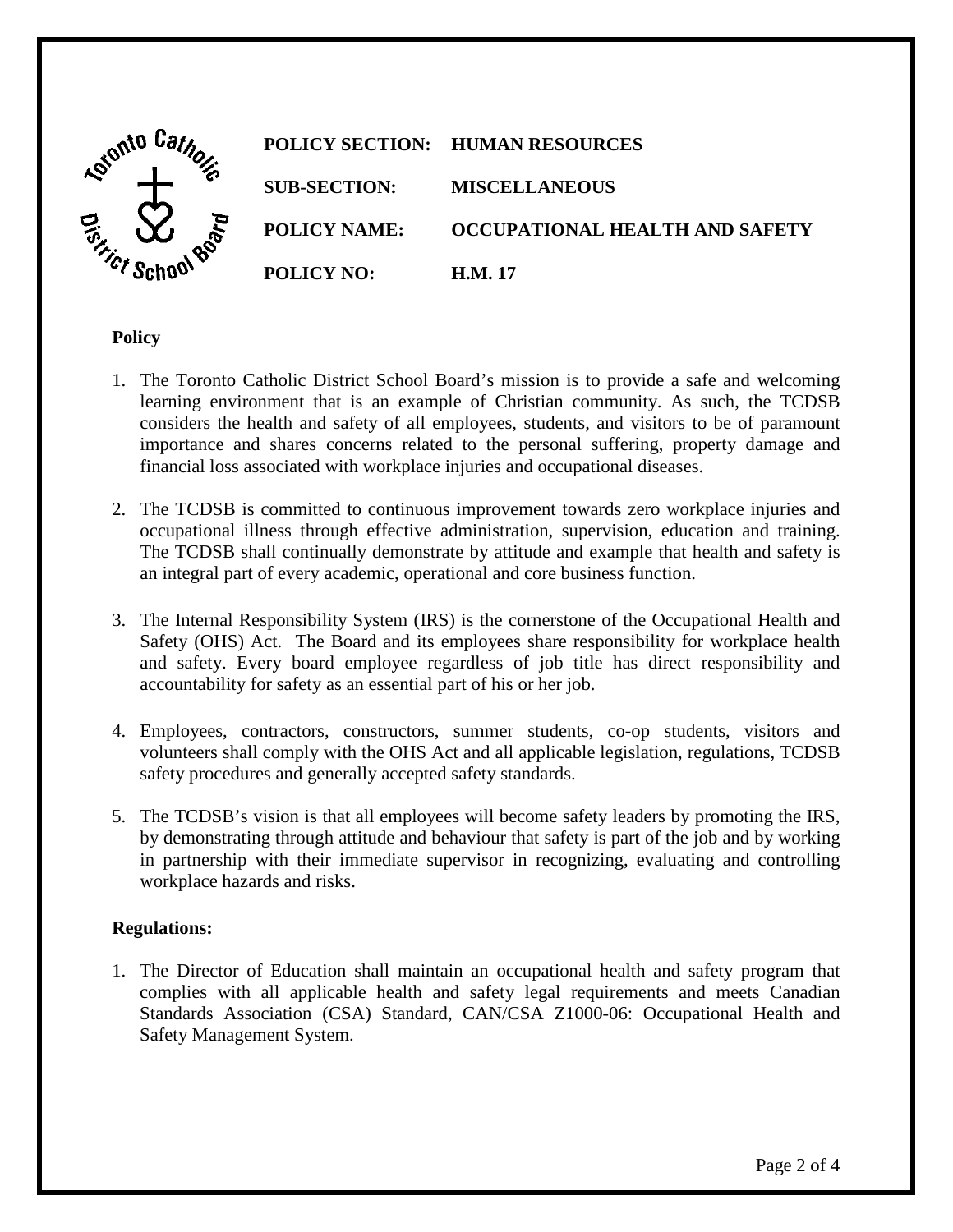

- respect to their rights, duties and responsibilities towards safety. 2. The Occupational Health and Safety Department and the Staff Development Department shall provide appropriate resources to facilitate the training of all appropriate employees with
- 3. The Planning and Facilities Department shall ensure that all applicable health and safety legislation as well as TCDSB safety procedures are implemented into the planning, construction, and maintenance of buildings and facilities.
- 4. Supervisors shall place health and safety as a standing agenda item in all staff meetings.
- 5. Supervisors shall follow-up on health and safety concerns.
- 4. Supervisors shall place health and safety as a standing agenda item in all staff meetings.<br>5. Supervisors shall follow-up on health and safety concerns.<br>6. Supervisors shall ensure that staff under their jurisdiction co OHS Act and TCDSB safety procedures.
- 7. Workers shall follow safe work procedures and report health and safety hazards to their immediate supervisor.
- 8. Workers shall report immediately to their supervisor all workplace-related injuries and occupational illness.
- 9. The TCDSB shall maintain Joint Health and Safety Committees (JHSC) as per the requirements outlined in the OHS Act or by order from the Ministry of Labour. JHSC's shall:
	- a. Foster and promote the IRS by functioning effectively.
	- b. Meet and inspect the workplace regularly as per the duties outlined in the OHS Act and the Committee's Terms of Reference.
	- c. Report to and advise the Employer through written recommendations on health and safety matters.
	- d. Submit an annual report to the Director of Education outlining objectives, goals, activities and accomplishments.